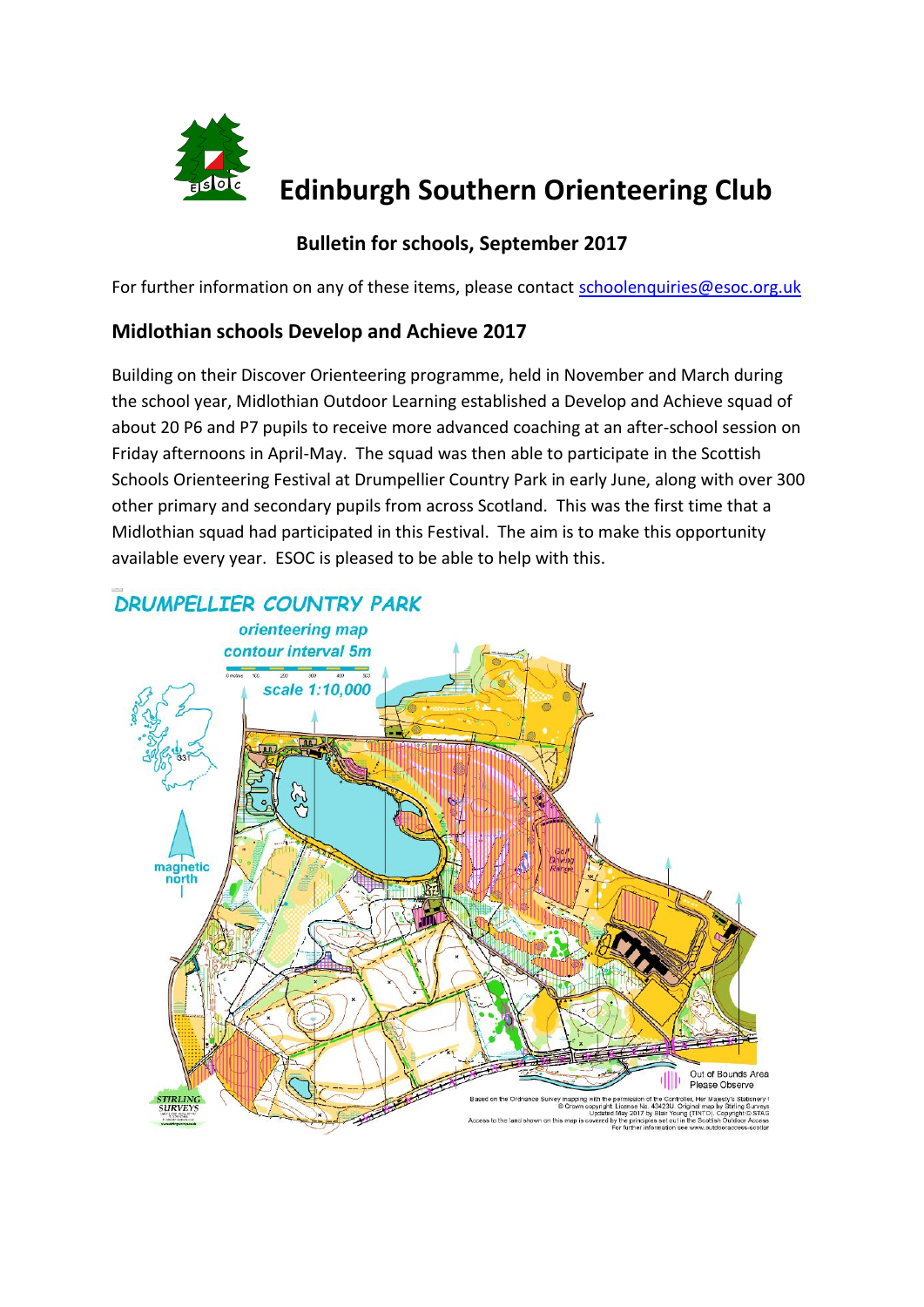# **JASS it up!**

In May-June P6 pupils at East Craigs Primary School mastered orienteering as the Adventure component of the Junior Award Scheme for Schools, JASS

[\(http://www.jasschools.org.uk/what-jass\)](http://www.jasschools.org.uk/what-jass). ESOC is delighted to be helping with this.

After practice sessions on the basics of orienteering in the gym and on the school playing field, with some orienteering games thrown in, pupils walked across to Cammo Estate to run a White course on the Cammo orienteering map. Finally, there was a session in school to review what has been learnt and reflect on the experience.



We look forward to one or two more schools taking up orienteering within the JASS programme in 2017-2018.

#### **Introducing Orienteering – a new course for teachers**

The Scottish Orienteering Association has launched an exciting new course for teachers who would like to introduce orienteering in their school. This course is called Introducing Orienteering and details are available at:

#### [http://www.scottish-orienteering.org/soa/page/introducing-orienteering-new-course-for](http://www.scottish-orienteering.org/soa/page/introducing-orienteering-new-course-for-teachers)[teachers](http://www.scottish-orienteering.org/soa/page/introducing-orienteering-new-course-for-teachers)

The course is an interactive learning experience, with plenty of practical examples and suggestions for links to the experiences and outcomes of the CfE.

Roger Scrutton at [schoolenquiries@esoc.org.uk](mailto:schoolenquiries@esoc.org.uk) would be happy to arrange mentoring support for teachers who have taken this course and want to get started back in school.

## **Beeslack Buzz Club**

2 ESOC members put on 'Introduction to Orienteering' sessions for kids attending Beeslack Buzz Club. This was held at Beeslack High School in Penicuik. The Buzz Club is a Community Education Summer Club which provides a range of fun things to do for primary school children in the holidays. Plenty of newbies had fun in the sun trying out orienteering on 2 separate days in July 2017. Older children/teenagers who were helping at the Buzz Club were there to accompany the younger children and these guys were also introduced to orienteering while shadowing the younger ones.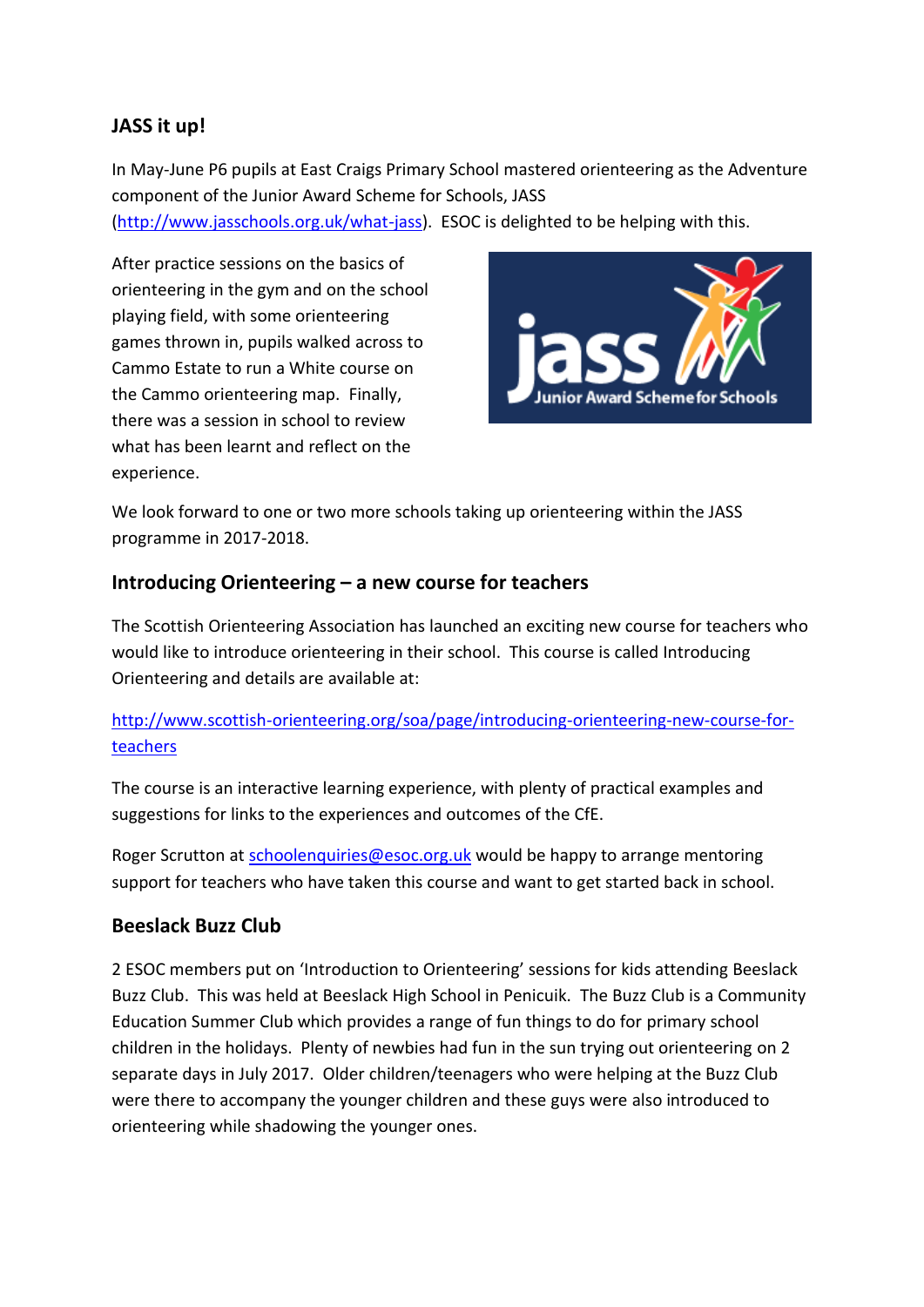Many of the kids who took part were so keen they kept coming back for more and just kept on running and having orienteering fun. They swapped partners, they ran with different older helpers, they ran alone once they had got the hang of it. This all meant it was difficult to firmly say how many individuals took part but about 80 different kids of different ages were introduced to orienteering over the 2 sessions.

The course (shown below) was straightforward but that didn't matter to these enthusiastic kids.



## **ESOC Juniors take over**

Our club had an orienteering event with a difference a few weeks ago when our junior members, all school pupils in Edinburgh and the Lothians, P3 to S4, took on the organisation of an event at Covenanters' Wood in our Local Series. A happy, smiling band of junior volunteers managed registration, entries, map sales, start, finish and they helped with computing. We even had a junior course planner. A great learning experience.